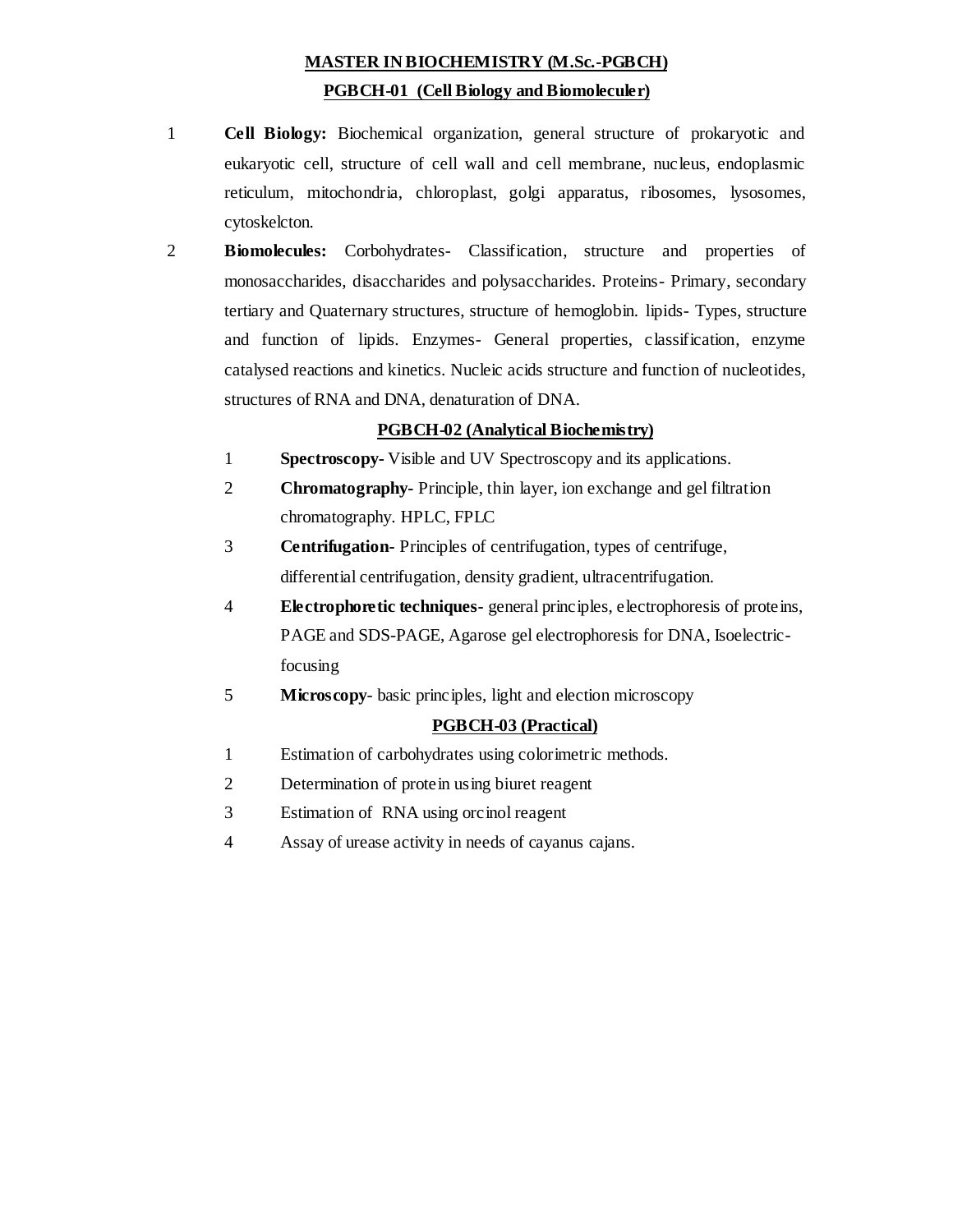#### **PGBCH-04(Nutrition and Physiology)**

- 1. **Basic Concepts** Function of nutrients. Measurement of caloric value of food. Basal metabolic rate (BMR); factors affecting BMR. Recommended dietary allowances.
- 2. **Elements of Nutrition** Dietary requirement of carbohydrates, lipids and proteins. Concepts of protein quality. Essential amino acids, essential fatty acids and their physiological function.
- 3. **Vitamins and Minerals** Dietary sources, biochemical functions, requirements and deficiency diseases associated with vitamin B complex.
- 4. **Introduction to Physiology**. Blood Composition and functions of plasma, erythrocytes, Leucocytes and thrombocytes. Blood coagulation.
- 5. **Digestive system** Compositions, functions and regulation of saliva, gastric, pancreatic, intestinal and bile secretions.
- 6. **Respiration**  Air passages and lund structure, work of breathing and its regulation.

# **PGBCH-05(Bioenergetics and Metabolism)**

- 1. **Bioenergetics** General concepts. Biological oxidation-reduction reactions, redox potentials. High energy phosphate compounds-ATP, Phosphate group transfer.
- 2. **Coenzymes and Cofactors** Types and function of NAD<sup>+</sup>, FAD, Pyridoxal phosphate and  $B_{12}$  coenzymes.
- 3. **Carbohydrate Metabolism** Glycolysis, fermentation, TCA cycle, electron transport chain, oxidative phosphorylation, gluconeogenesis. Energetics and regulation of metabolic cycles.
- 4. **Amino acids**  Types and classification. General reactions of amino acids metabolism, transamination, decarboxylation, deamination. Special metabolism of methionine, tryptophan and leucine.
- 5. **Urea cycle**  Metabolism and regulation.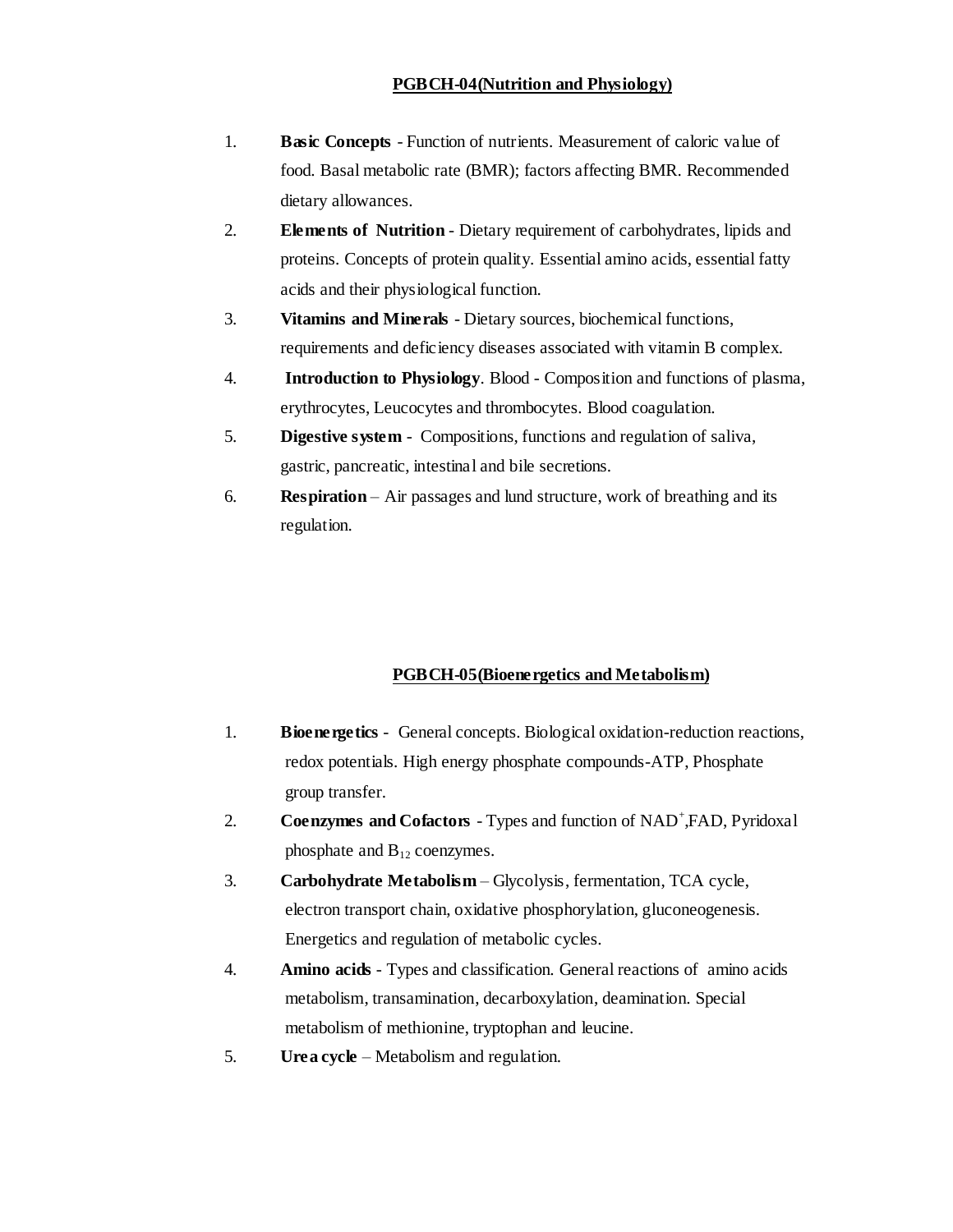### **PGBCH-06 (Practical's based on PGBCH-04 and PGBCH-05)**

- 1. Tests for amino acids.
- 2. Separation and identification for amino acids by paper chromatography.
- 3. Ascorbic acod (Vitamin C) measurement by titrimetric method using dye DCPIP.
- 4. Microscopic study of blood cells.
- 5. Urea estimation of biological samples by colorimetic method.

# **PCBCH- 07(Microbiology and Immunology)**

- 1. Prokaryotic and Eukaryotic cells
- 2. Modern approaches to bacterial taxonomy
- 3. Methods in microbiology, Microbial growth
- 4. Metabolic diversity among micro organisms
- 5. Host-parasite relationship, Microbial diseases with reference to tuberculosis, cholera, AIDS, Rabies, Food born discases, Bacterial transduction, conjugation and recombination
- 6. Antibiotics- mode of action, mechanism of drug resistance.

# **PCBCH-08(Enzymology and Enzyme Technology)**

- 1. Nomenclature and classification of enzyme
- 2. General Properties of enzymes- active sites, cofactors and specificity, Enzyme Kinetics, Mechanism of Enzyme, action and regulation
- 3. Isozymes, Multi-enzymes with principales and applications of the involved techniques,
- 4. Enzyme immobilization- methods, Applications, advantages and disadvantages.

# **PCBCH- 09**

Practical based on PCBCH-07 and PCBCH-08

# **PCBCH- 10 (Basic Biotechnology)**

- 1. Rule of Biotechnology in medicine, Industry,
- 2. Agriculture and Environment, Production of bread, Beer, Cheese and antibiotics, Enzyme Biotechnology.
- 3. Cell Culture- Methods and applications,
- 4. Bio-transformations,
- 5. Immunochemical Applications, Microbial Polysaccharides and single cell oils, Upstream and downstream processing.
- 6. Microbial Biotechnology, Principles and Applications of Bio techniques, Food Biotechnology